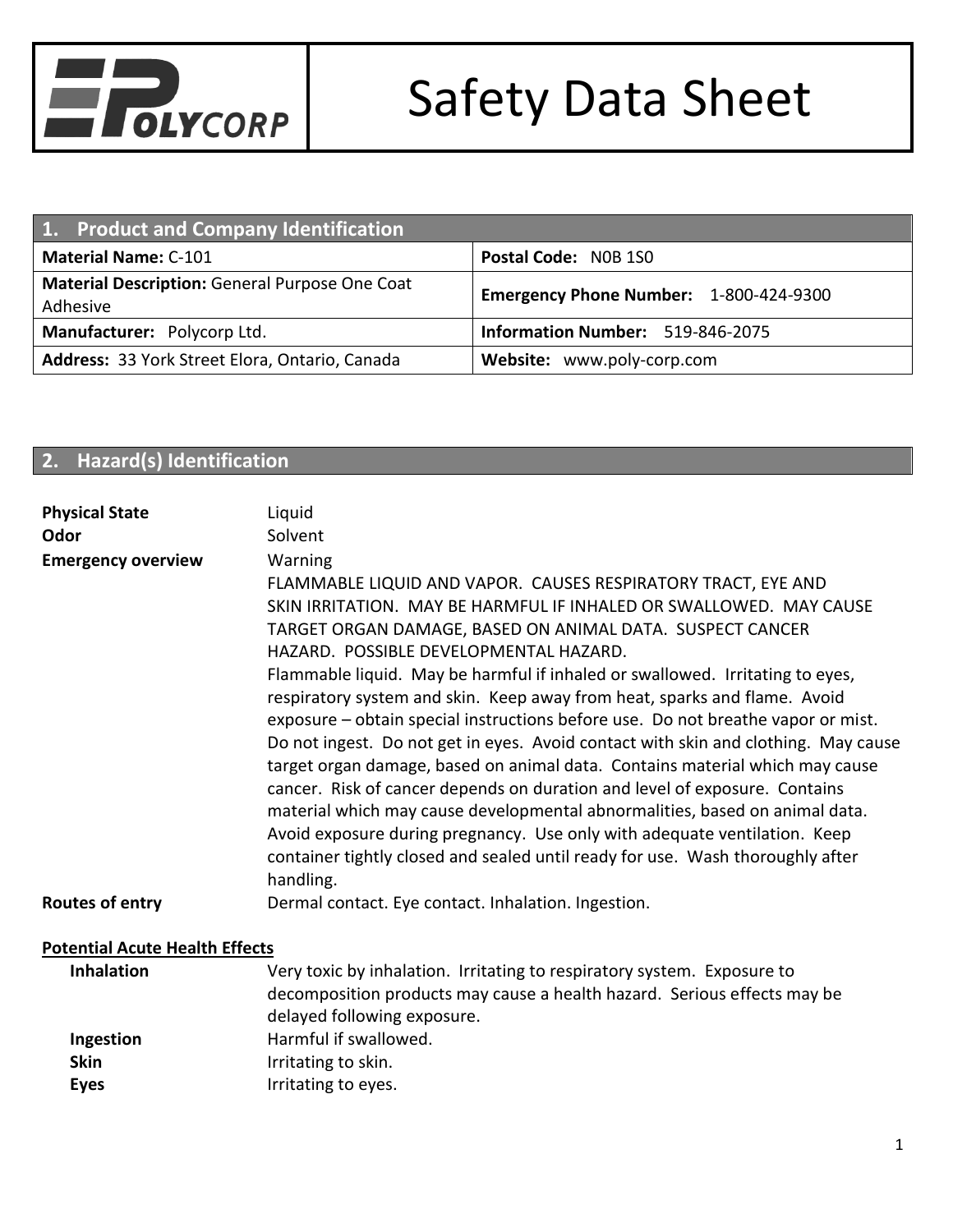

#### **Potential Chronic Health Effects**

| <b>Chronic effects</b>       | May cause target organ damage, based on animal data.                                                                         |
|------------------------------|------------------------------------------------------------------------------------------------------------------------------|
| Carcinogenicity              | Contains material which may cause cancer, based on animal data. Risk of cancer<br>depends on duration and level of exposure. |
| <b>Mutagenicity</b>          | No known significant effects or critical hazards.                                                                            |
| <b>Teratogenicity</b>        | No known significant effects or critical hazards.                                                                            |
| <b>Developmental effects</b> | Contains material which may cause developmental abnormalities, based on animal                                               |
|                              | data.                                                                                                                        |
| <b>Fertility effects</b>     | No known significant effects or critical hazards.                                                                            |
| <b>Target Organs</b>         | May cause damage to the following organs: blood, kidneys, the nervous system,                                                |
|                              | liver, brain, gastrointestinal tract, central nervous system (CNS).                                                          |

#### **Over-Exposure Signs/Symptoms**

| Adverse symptoms may include the following: respiratory tract irritation, coughing         |
|--------------------------------------------------------------------------------------------|
| No specific data                                                                           |
| Adverse symptoms may include the following: irritation, redness                            |
| Adverse symptoms may include the following: pain or irritation, watering, redness          |
| Pre-existing disorders involving any target organs mentioned in this MSDS as being at risk |
| may be aggravated by over-exposure to this product.                                        |
|                                                                                            |
|                                                                                            |

### **3. Composition / Information on Ingredients**

| <b>Name</b>                                    | <b>CAS number</b> | ℅         |
|------------------------------------------------|-------------------|-----------|
| xylene (o-,m-,p- isomers)                      | 1330-20-7         | $40 - 70$ |
| ethyl benzene                                  | $100 - 41 - 4$    | $10 - 30$ |
| benzene, 1,4-dinitroso-, homopolymer           | 9003-34-3         | $5 - 10$  |
| lead oxide phosphonate                         | 12141-20-7        | $1 - 5$   |
| carbon black                                   | 1333-86-4         | $1 - 5$   |
| 1H-pyrrole-2,5-dione, 1,1'-(1,3-phenylene)bis- | 3006-93-7         | $1 - 5$   |

There are no additional ingredients present which, within the current knowledge of the supplier and in the concentrations applicable, are classified as hazardous to health or the environment and hence require reporting in this section.

**4. First Aid Measures**

**Eye Contact** Check for and remove any contact lenses. Immediately flush eyes with plenty of water for at least 15 minutes, occasionally lifting the upper and lower eyelids. Get medical attention immediately.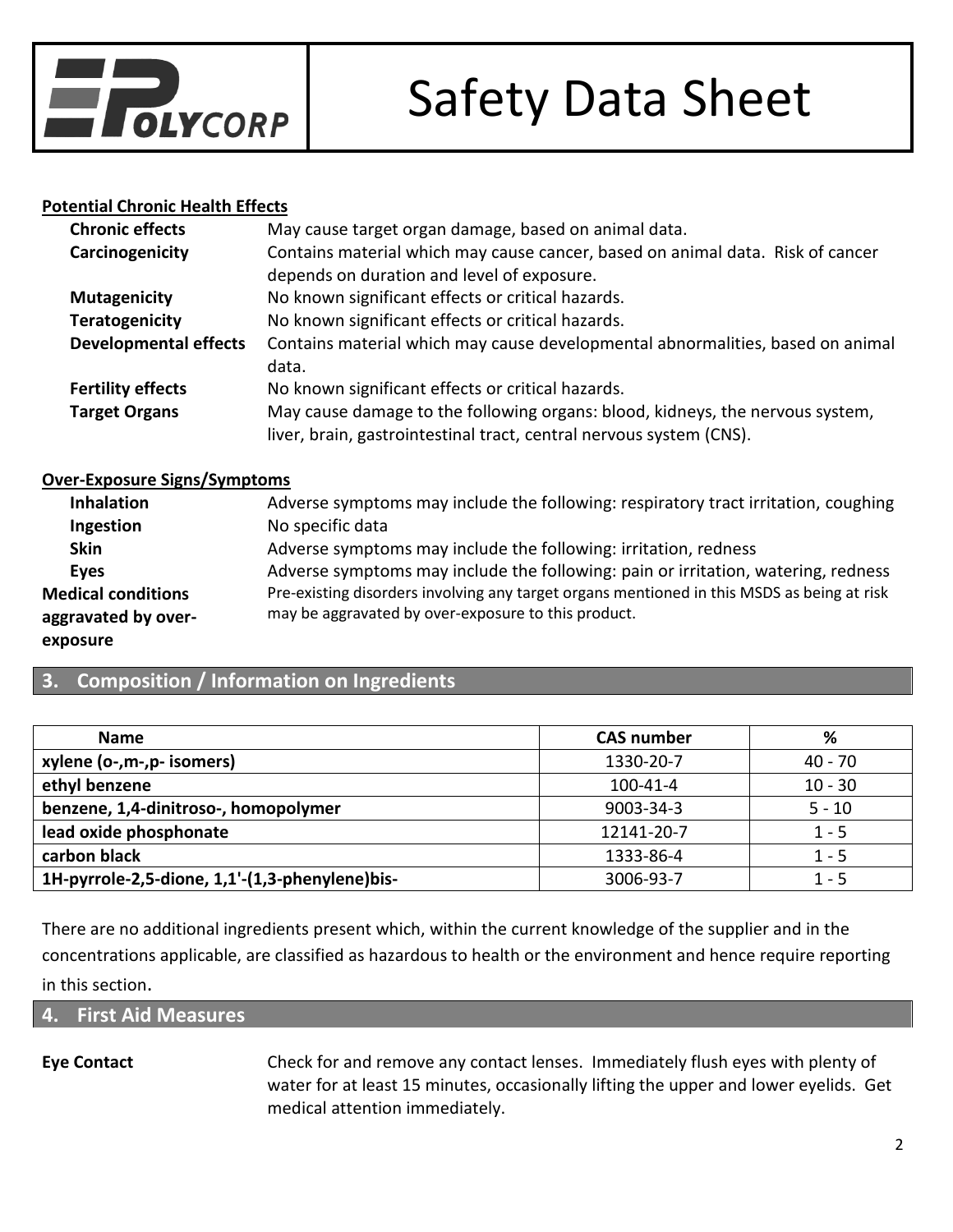

| <b>Skin Contact</b>               | In case of contact, immediately flush skin with plenty of water for at least 15<br>minutes while removing contaminated clothing and shoes. Wash clothing before<br>reuse. Clean shoes thoroughly before reuse. Get medical attention immediately.                                                                                                                                                             |
|-----------------------------------|---------------------------------------------------------------------------------------------------------------------------------------------------------------------------------------------------------------------------------------------------------------------------------------------------------------------------------------------------------------------------------------------------------------|
| <b>Inhalation</b>                 | Move exposed person to fresh air. If not breathing, if breathing is irregular or if<br>respiratory arrest occurs, provide artificial respiration or oxygen by trained<br>personnel. Loosen tight clothing such as a collar, tie, belt or waistband. Get<br>medical attention immediately.                                                                                                                     |
| Ingestion                         | Wash out mouth with water. Do not induce vomiting unless directed to do so by<br>medical personnel. Never give anything by mouth to an unconscious person. Get<br>medical attention immediately.                                                                                                                                                                                                              |
| <b>Protection of First-aiders</b> | No action shall be taken involving any personal risk or without suitable training. If<br>it is suspected that fumes are still present, the rescuer should wear an appropriate<br>mask or self-contained breathing apparatus. It may be dangerous to the person<br>providing aid to give mouth-to-mouth resuscitation. Wash contaminated clothing<br>thoroughly with water before removing it, or wear gloves. |
| <b>Note to Physician</b>          | No specific treatment. Treat symptomatically. Contact poison treatment specialist<br>immediately if large quantities have been ingested or inhaled.                                                                                                                                                                                                                                                           |

### **5. Fire Fighting Measures**

| <b>Flammability of the</b><br>product         | Flammable liquid. In a fire or if heated, a pressure increase will occur and the<br>container may burst, with the risk of a subsequent explosion. The vapor/gas is<br>heavier than air and will spread along the ground. Vapors may accumulate in low<br>or confined areas or travel a considerable distance to a source of ignition and flash<br>back. Runoff to sewer may create fire or explosion hazard. |
|-----------------------------------------------|--------------------------------------------------------------------------------------------------------------------------------------------------------------------------------------------------------------------------------------------------------------------------------------------------------------------------------------------------------------------------------------------------------------|
| <b>Flash point</b>                            | Closed cup: 26°C (78.8°F) [Setaflash.                                                                                                                                                                                                                                                                                                                                                                        |
| <b>Extinguishing media</b><br><b>Suitable</b> | Use dry chemical, CO2, water spray (fog) or foam.                                                                                                                                                                                                                                                                                                                                                            |
| <b>Not suitable</b>                           | Do not use water jet.                                                                                                                                                                                                                                                                                                                                                                                        |
| Special exposure hazards                      | Promptly isolate the scene by removing all persons from the vicinity of the incident<br>if there is a fire. No action shall be taken involving any personal risk or without                                                                                                                                                                                                                                  |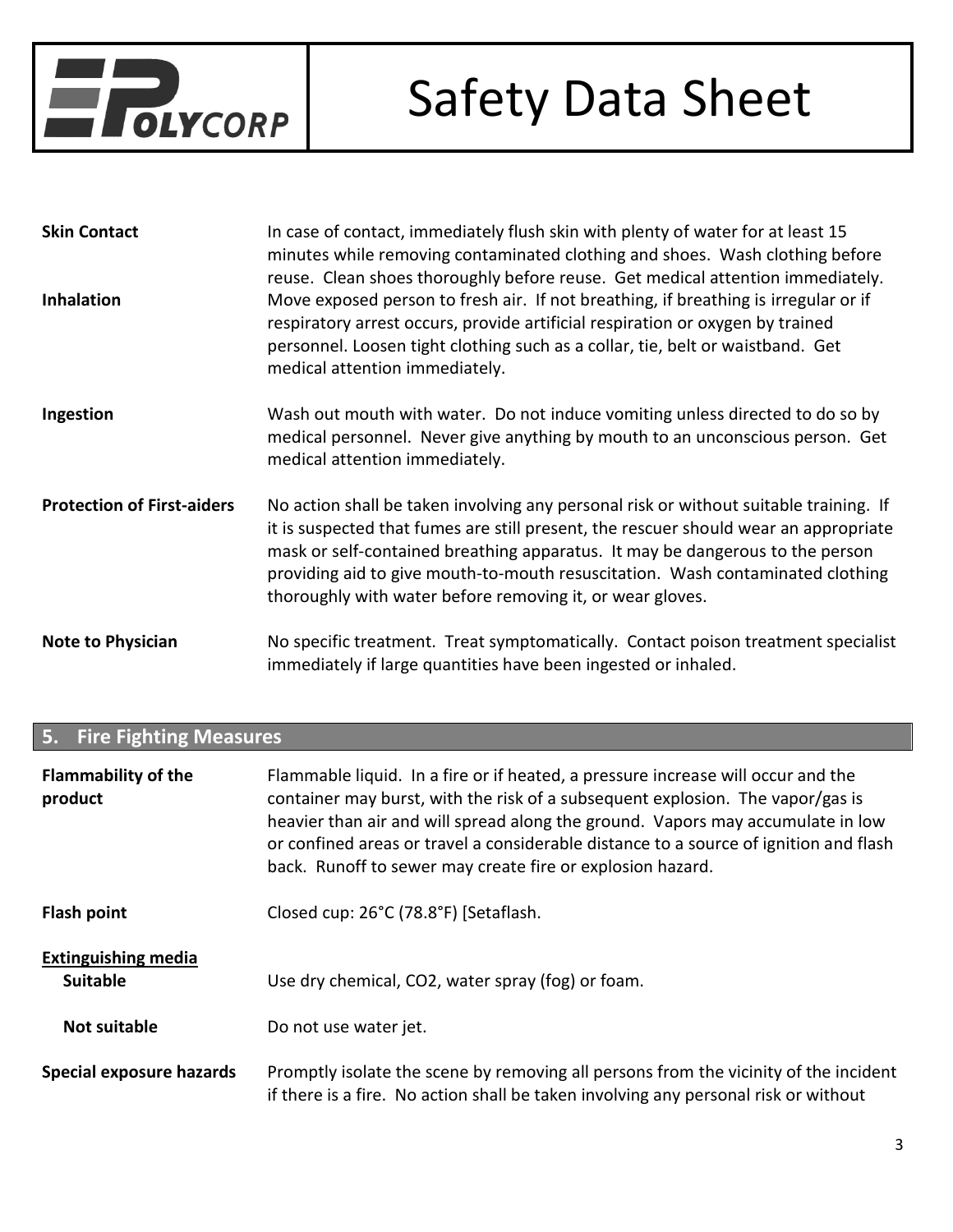

suitable training. Move containers from fire area if this can be done without risk. Use water spray to keep fire-exposed containers cool.

| <b>Hazardous thermal</b>    | Decomposition products may include the following materials: carbon dioxide      |
|-----------------------------|---------------------------------------------------------------------------------|
| decomposition products      | carbon monoxide halogenated compounds                                           |
| <b>Special protective</b>   | Fire-fighters should wear appropriate protective equipment and self-contained   |
| equipment for fire-fighters | breathing apparatus (SCBA) with a full face-piece operated in positive pressure |
|                             | mode.                                                                           |

#### **6. Accidental Release Measures**

| <b>Personal precautions</b>                                    | No action shall be taken involving any personal risk or without suitable training.<br>Evacuate surrounding areas. Keep unnecessary and unprotected personnel from<br>entering. Do not touch or walk through spilled material. Shut off all ignition<br>sources. No flares, smoking or flames in hazard area. Avoid breathing vapor or<br>mist. Provide adequate ventilation. Wear appropriate respirator when ventilation<br>is inadequate. Put on appropriate personal protective equipment (see section 8). |
|----------------------------------------------------------------|---------------------------------------------------------------------------------------------------------------------------------------------------------------------------------------------------------------------------------------------------------------------------------------------------------------------------------------------------------------------------------------------------------------------------------------------------------------------------------------------------------------|
| Environmental<br>precautions<br><b>Methods for cleaning up</b> | Avoid dispersal of spilled material and runoff and contact with soil, waterways,<br>drains and sewers. Inform the relevant authorities if the product has caused<br>environmental pollution (sewers, waterways, soil or air).                                                                                                                                                                                                                                                                                 |
| Spill or leak                                                  | Stop leak if without risk. Move containers from spill area. Dilute with water and<br>mop up if water-soluble or absorb with an inert dry material and place in an<br>appropriate waste disposal container. Use spark-proof tools and explosion-proof<br>equipment. Dispose of via a licensed waste disposal contractor.                                                                                                                                                                                       |

#### **7. Handling and Storage**

**Handling** Put on appropriate personal protective equipment (see section 8). Eating, drinking and smoking should be prohibited in areas where this material is handled, stored and processed. Workers should wash hands and face before eating, drinking and smoking. Avoid exposure during pregnancy. Do not get in eyes or on skin or clothing. Do not ingest. Avoid breathing vapor or mist. Use only with adequate ventilation. Wear appropriate respirator when ventilation is inadequate. Do not enter storage areas and confined spaces unless adequately ventilated. Keep in the original container or an approved alternative made from a compatible material, kept tightly closed when not in use. Store and use away from heat, sparks, open flame or any other ignition source. Use explosion-proof electrical (ventilating,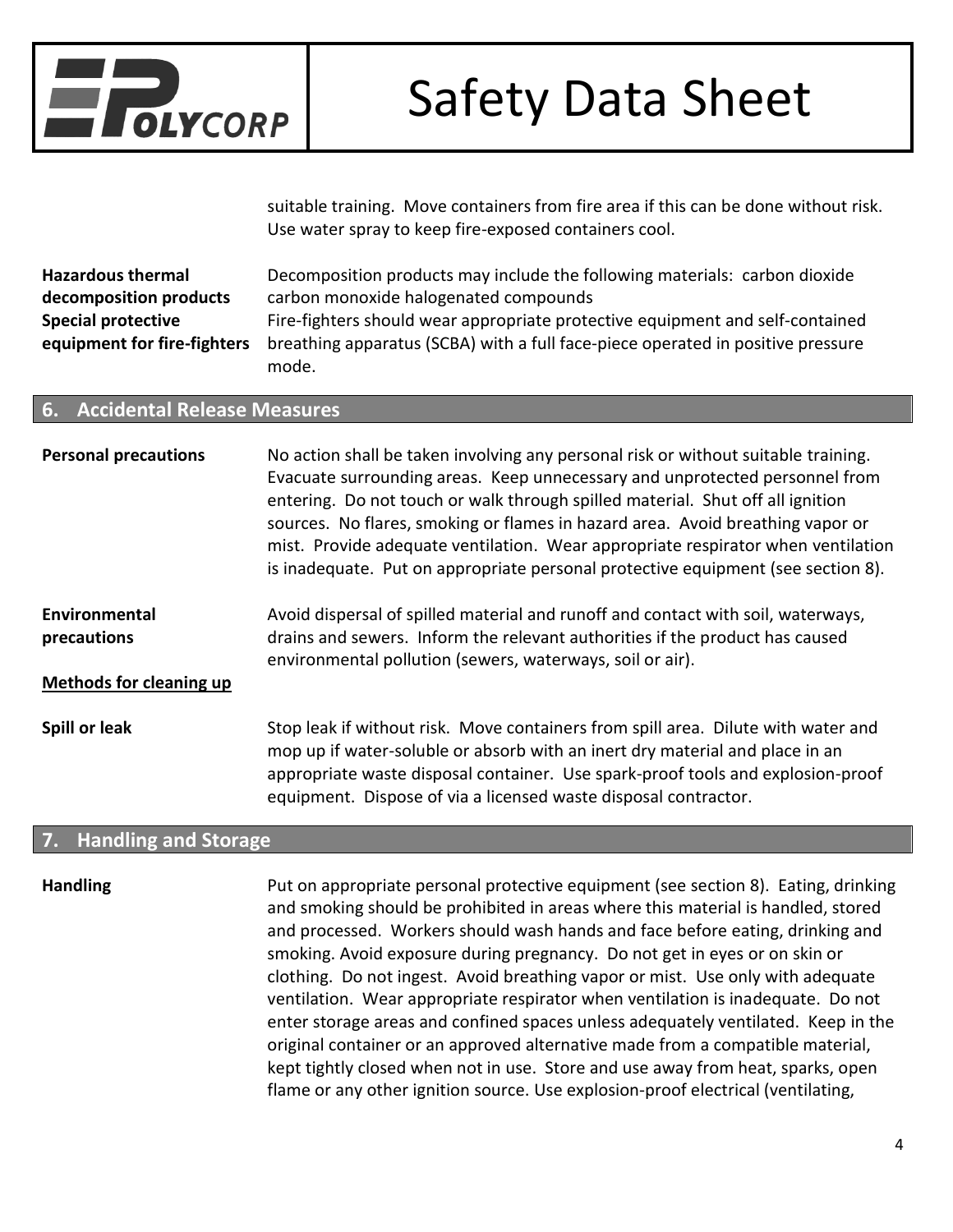

lighting and material handling) equipment. Use non-sparking tools. Take precautionary measures against electrostatic discharges. To avoid fire or explosion, dissipate static electricity during transfer by grounding and bonding containers and equipment before transferring material. Empty containers retain product residue and can be hazardous. Do not reuse container. **Storage** Store in accordance with local regulations. Store in a segregated and approved area. Store in original container protected from direct sunlight in a dry, cool and well-ventilated area, away from incompatible materials and food and drink. Eliminate all ignition sources. Separate from oxidizing materials. Keep container tightly closed and sealed until ready for use. Containers that have been opened must be carefully resealed and kept upright to prevent leakage. Do not store in unlabeled containers. Use appropriate containment to avoid environmental contamination.

| 8. Exposure Controls / Personal Protection               |                                                                                                                                                                                                                                                                                                                                                                                          |  |
|----------------------------------------------------------|------------------------------------------------------------------------------------------------------------------------------------------------------------------------------------------------------------------------------------------------------------------------------------------------------------------------------------------------------------------------------------------|--|
| Consult local authorities for acceptable exposure limits |                                                                                                                                                                                                                                                                                                                                                                                          |  |
| <b>Product name</b>                                      | <b>Exposure limits</b>                                                                                                                                                                                                                                                                                                                                                                   |  |
| xylene (o-,m-,p- isomers)                                | ACGIH TLV (United States).<br>TWA: 100 ppm 8 hour(s).<br>STEL: $150$ ppm $15$ minute(s).                                                                                                                                                                                                                                                                                                 |  |
| ethyl benzene                                            | ACGIH TLV (United States).<br>TWA: 20 ppm $8$ hour(s).                                                                                                                                                                                                                                                                                                                                   |  |
| lead oxide phosphonate                                   | ACGIH TLV (United States).<br>TWA: 0.05 mg/m <sup>3</sup> 8 hour(s). Form: as Pb                                                                                                                                                                                                                                                                                                         |  |
| carbon black                                             | ACGIH TLV (United States).<br>TWA: 3 mg/m <sup>3</sup> 8 hour(s).                                                                                                                                                                                                                                                                                                                        |  |
| <b>Recommended monitoring</b>                            | If this product contains ingredients with exposure limits, personal,                                                                                                                                                                                                                                                                                                                     |  |
| procedures                                               | workplace atmosphere or biological monitoring may be required to<br>determine the effectiveness of the ventilation or other control measures<br>and/or the necessity to use respiratory protective equipment.                                                                                                                                                                            |  |
| <b>Engineering measures</b>                              | Use only with adequate ventilation. Use process enclosures, local exhaust<br>ventilation or other engineering controls to keep worker exposure to<br>airborne contaminants below any recommended or statutory limits. The<br>engineering controls also need to keep gas, vapor or dust concentrations<br>below any lower explosive limits. Use explosion-proof ventilation<br>equipment. |  |
| <b>Hygiene measures</b>                                  | Wash hands, forearms and face thoroughly after handling chemical<br>products, before eating, smoking and using the lavatory and at the end of<br>the working period. Appropriate techniques should be used to remove                                                                                                                                                                     |  |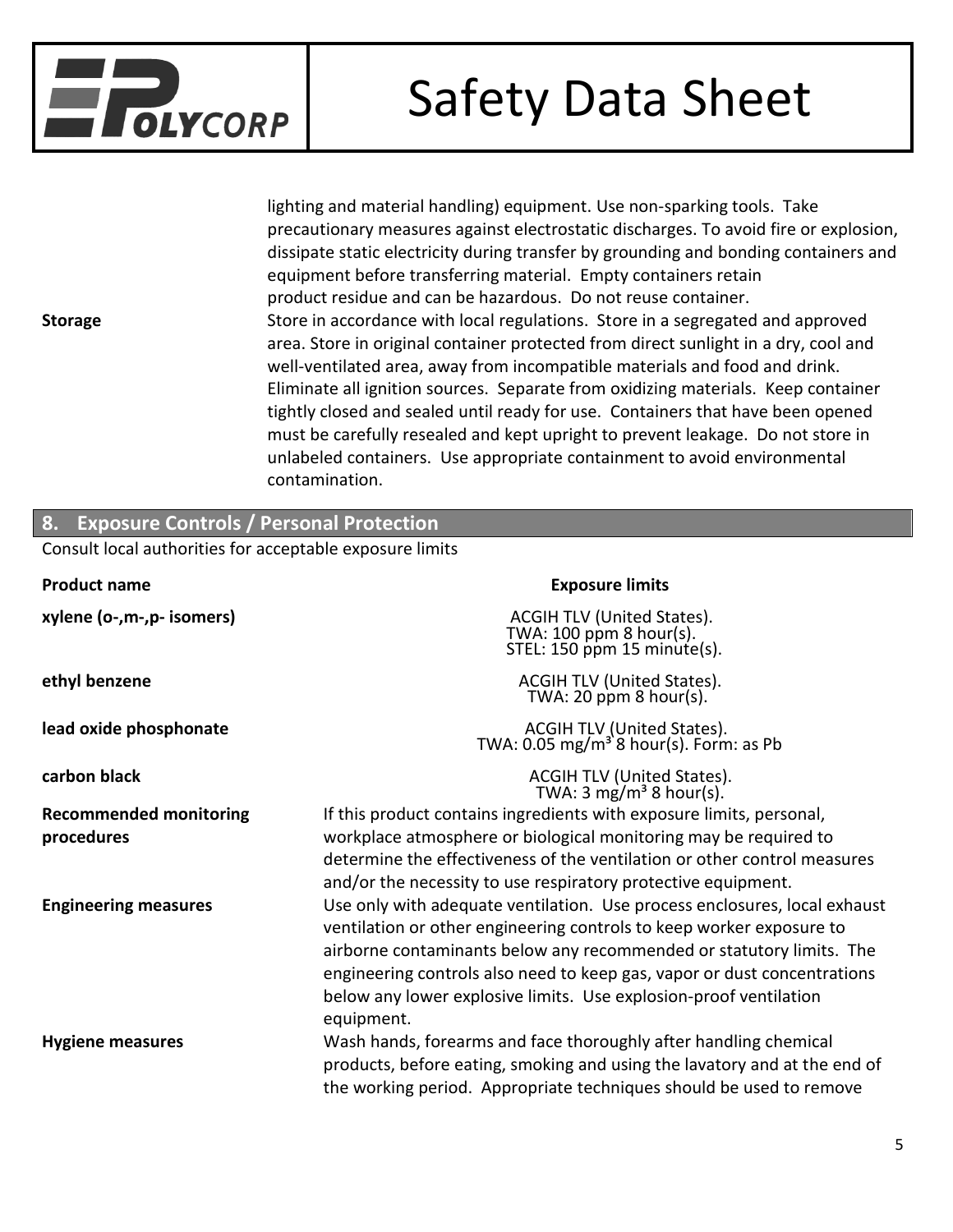

potentially contaminated clothing. Wash contaminated clothing before

|                               | reusing. Ensure that eyewash stations and safety showers are close to the<br>workstation location.                                                                                                                                                                                                                          |
|-------------------------------|-----------------------------------------------------------------------------------------------------------------------------------------------------------------------------------------------------------------------------------------------------------------------------------------------------------------------------|
| <b>Personal protection</b>    |                                                                                                                                                                                                                                                                                                                             |
| Respiratory                   | Use a properly fitted, air-purifying or air-fed respirator complying with an<br>approved standard if a risk assessment indicates this is necessary.<br>Respirator selection must be based on known or anticipated exposure<br>levels, the hazards of the product and the safe working limits of the selected<br>respirator. |
| <b>Hands</b>                  | Chemical-resistant, impervious gloves complying with an approved standard<br>should be worn at all times when handling chemical products if a risk<br>assessment indicates this is necessary.                                                                                                                               |
| <b>Eyes</b>                   | Safety eyewear complying with an approved standard should be used when<br>a risk assessment indicates this is necessary to avoid exposure to liquid<br>splashes, mists or dusts. Recommended: splash goggles                                                                                                                |
| <b>Skin</b>                   | Personal protective equipment for the body should be selected based on<br>the task being performed and the risks involved and should be approved by<br>a specialist before handling this product. Recommended: lab coat                                                                                                     |
| <b>Environmental exposure</b> | Emissions from ventilation or work process equipment should be checked to                                                                                                                                                                                                                                                   |
| controls                      | ensure they comply with the requirements of environmental protection                                                                                                                                                                                                                                                        |
|                               | legislation. In some cases, fume scrubbers, filters or engineering                                                                                                                                                                                                                                                          |
|                               | modifications to the process equipment will be necessary to reduce                                                                                                                                                                                                                                                          |
|                               | emissions to acceptable levels.                                                                                                                                                                                                                                                                                             |

#### **9. Physical & Chemical Properties**

| <b>Physical state</b>             | Liquid.                                           |
|-----------------------------------|---------------------------------------------------|
| <b>Flash point</b>                | Closed cup: 26°C (78.8°F) [Setaflash.]            |
| <b>Flammable limits</b>           | Lower: 1%, Upper: 7%                              |
| Color                             | Black.                                            |
| Odor                              | Solvent.                                          |
| <b>Boiling/condensation point</b> | 136 to 141°C                                      |
| Vapor density                     | $>1$ [Air = 1]                                    |
| <b>Volatility</b>                 | 86.52% (v/v), 77.4% (w/w)                         |
| <b>Evaporation rate</b>           | $\leq$ (n-butyl acetate = 1)                      |
| <b>VOC</b>                        | $8749(g/l)$ .                                     |
| <b>Solubility</b>                 | Insoluble in the following materials: cold water. |
| <b>Density</b>                    | $0.95$ g/cm3                                      |

### **10. Chemical Stability & Reactivity Information**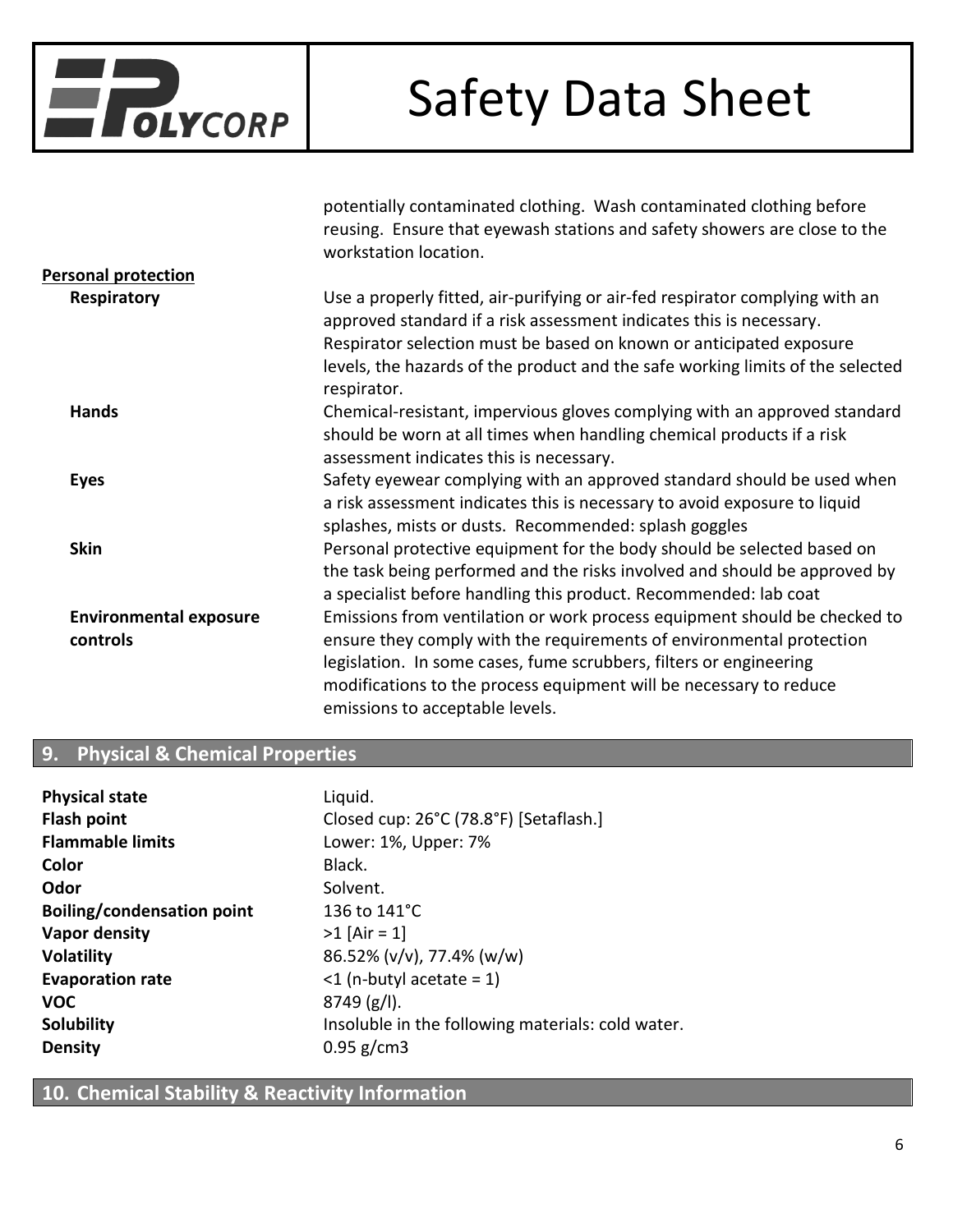

| <b>Stability</b>                           | The product is stable.                                                                                                                                                                                                                                                       |
|--------------------------------------------|------------------------------------------------------------------------------------------------------------------------------------------------------------------------------------------------------------------------------------------------------------------------------|
| <b>Hazardous polymerization</b>            | Under normal conditions of storage and use, hazardous polymerization will<br>not occur.                                                                                                                                                                                      |
| <b>Conditions to avoid</b>                 | Avoid all possible sources of ignition (spark or flame). Do not pressurize,<br>cut, weld, braze, solder, drill, grind or expose containers to heat or sources<br>of ignition. Do not allow vapor to accumulate in low or confined areas.<br>Avoid exposure during pregnancy. |
| <b>Materials to avoid</b>                  | oxidizing materials, acids, alkalis, moisture                                                                                                                                                                                                                                |
| <b>Hazardous decomposition</b><br>products | Under normal conditions of storage and use, hazardous decomposition<br>products should not be produced.                                                                                                                                                                      |

### **11. Toxicological Information**

| Acute toxicity                       |                        |                |                      |                          |
|--------------------------------------|------------------------|----------------|----------------------|--------------------------|
| Product/ingredient name              | Result                 | <b>Species</b> | Dose                 | Exposure                 |
| xylene (o-,m-,p- isomers)            | LD50 Dermal            | Rabbit         | 12000 mg/kg          | $\overline{\phantom{0}}$ |
|                                      | LD50 Oral              | Rat            | 5600 mg/kg           | $\blacksquare$           |
|                                      | <b>LC50 Inhalation</b> | Rat            | 8000 ppm             | 4 hours                  |
|                                      | Vapor                  |                |                      |                          |
| ethyl benzene                        | LD50 Dermal            | Rabbit         | 15380 mg/kg          |                          |
|                                      | LD50 Oral              | Rat            | 3500 mg/kg           |                          |
|                                      | <b>LC50 Inhalation</b> | Rat            | 4000 ppm             | 4 hours                  |
|                                      | Vapor                  |                |                      |                          |
| benzene, 1,4-dinitroso-, homopolymer | LDLo Oral              | Rat            | 1500 mg/kg           | $\overline{\phantom{0}}$ |
| carbon black                         | LD50 Dermal            | Rat            | $>3000$ mg/kg        | $\overline{\phantom{0}}$ |
|                                      | LD50 Oral              | Rat            | $>15400$ mg/kg       | $\overline{\phantom{0}}$ |
| 1H-pyrrole-2,5-dione, 1,1'-(1,3-     | <b>LC50 Inhalation</b> | Rat            | $1370$ mg/kg         | $\overline{\phantom{0}}$ |
| phenylene)bis-                       | Vapor                  | Rat            | 55 mg/m <sup>3</sup> | 4 hours                  |

**Conclusion/ Summary:** Not available

### **Classification**

| <b>Product/ingredient name</b> | <b>ACGIH</b> | <b>IARC</b> | <b>EPA</b>               | <b>NIOSH</b> | <b>NTP</b>               | <b>OSHA</b>              |
|--------------------------------|--------------|-------------|--------------------------|--------------|--------------------------|--------------------------|
| xylene (o-,m-,p- isomers)      | A4           |             | $\overline{\phantom{0}}$ | -            |                          | $\overline{\phantom{0}}$ |
| ethyl benzene                  | A3           | 2B          | $\overline{\phantom{0}}$ | -            | $\overline{\phantom{0}}$ | $\overline{\phantom{0}}$ |
| lead oxide phosphonate         | A3           | 2Α          | -                        | -            | Possible                 |                          |
| carbon black                   | A3           | 2B          | $\overline{\phantom{a}}$ | -            | $\overline{\phantom{a}}$ | $\,$                     |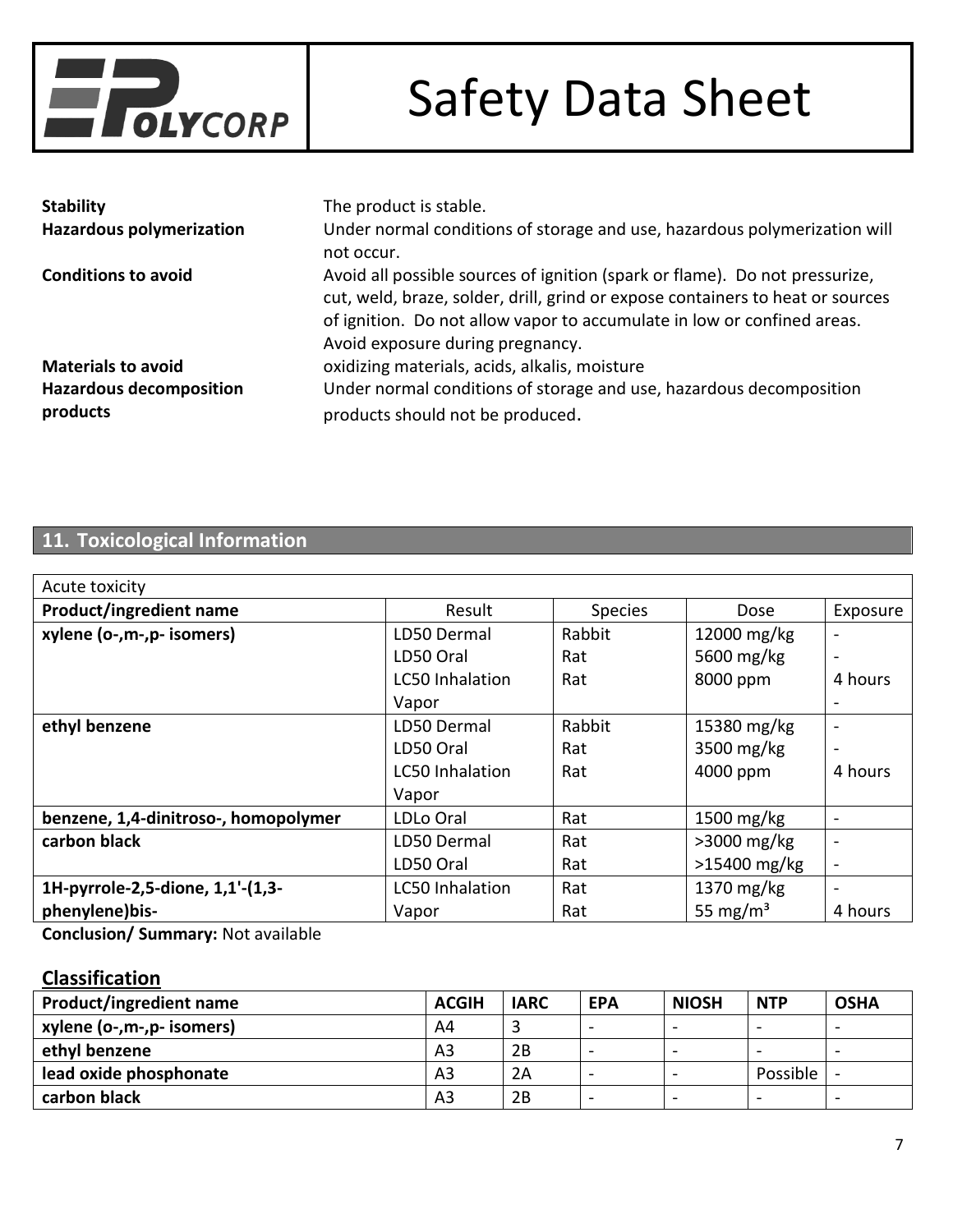

### **12. Ecological Information**

Environmental effects: Not available

#### **Aquatic ecotoxicity**

| <b>Product/ingredient name</b> | Test | <b>Result</b>          | <b>Species</b> | <b>Exposure</b> |
|--------------------------------|------|------------------------|----------------|-----------------|
| xylene (o-,m-,p- isomers)      | -    | Acute LC50 10 to       | Fish           | 96 hours        |
|                                |      | $100 \text{ mg/L}$     |                |                 |
| ethyl benzene                  |      | Acute LC50 150<br>mg/L |                | 96 hours        |
|                                |      |                        |                |                 |

**Conclusion/Summary Not available.** 

### **13. Disposal Considerations**

**Waste Disposal** The generation of waste should be avoided or minimized wherever possible. Empty containers or liners may retain some product residues. This material and its container must be disposed of in a safe way. Dispose of surplus and non-recyclable products via a licensed waste disposal contractor. Disposal of this product, solutions and any byproducts should at all times comply with the requirements of environmental protection and waste disposal legislation and any regional local authority requirements. Avoid dispersal of spilled material and runoff and contact with soil, waterways, drains and sewers.

Waste and empty packaging must be disposed of in accordance with federal, provincial, and municipal environmental control regulations.

Refer to Section 7: HANDLING AND STORAGE and Section 8: EXPOSURE CONTROLS/PERSONAL PROTECTION for additional handling information and protection of employees.

#### **14. Transport Information**

| Regulatory<br>Information    | <b>UN Number</b> | Proper<br>shipping name | Classes | PG             | Label | Additional<br>Information |
|------------------------------|------------------|-------------------------|---------|----------------|-------|---------------------------|
| <b>TDG</b><br>Classification | 1133             | <b>ADHESIVES</b>        |         | $\mathbf{III}$ |       | $\sim$                    |